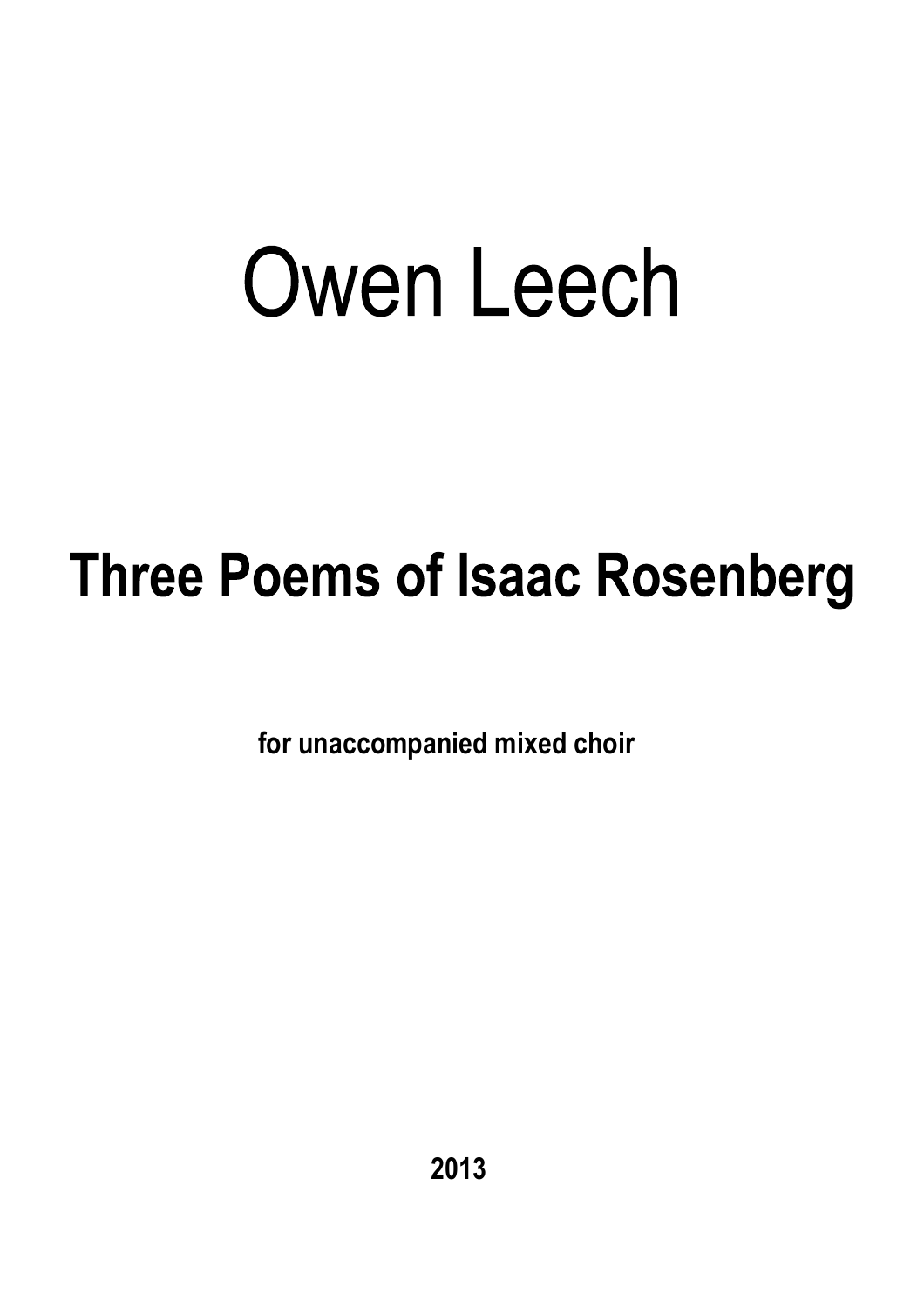Isaac Rosenberg (1890-1918) is perhaps best known as one of the finest poets of the First World War, though certainly - as a working-class Jew brought up in London's East End - the most atypical. Also a painter of great promise, he died on the Somme in April 1918 at the age of twenty-seven. In these three poems, however, we are far from the battlefield; this is more familiar poetic territory: the joy and pain of a young man's desire and love.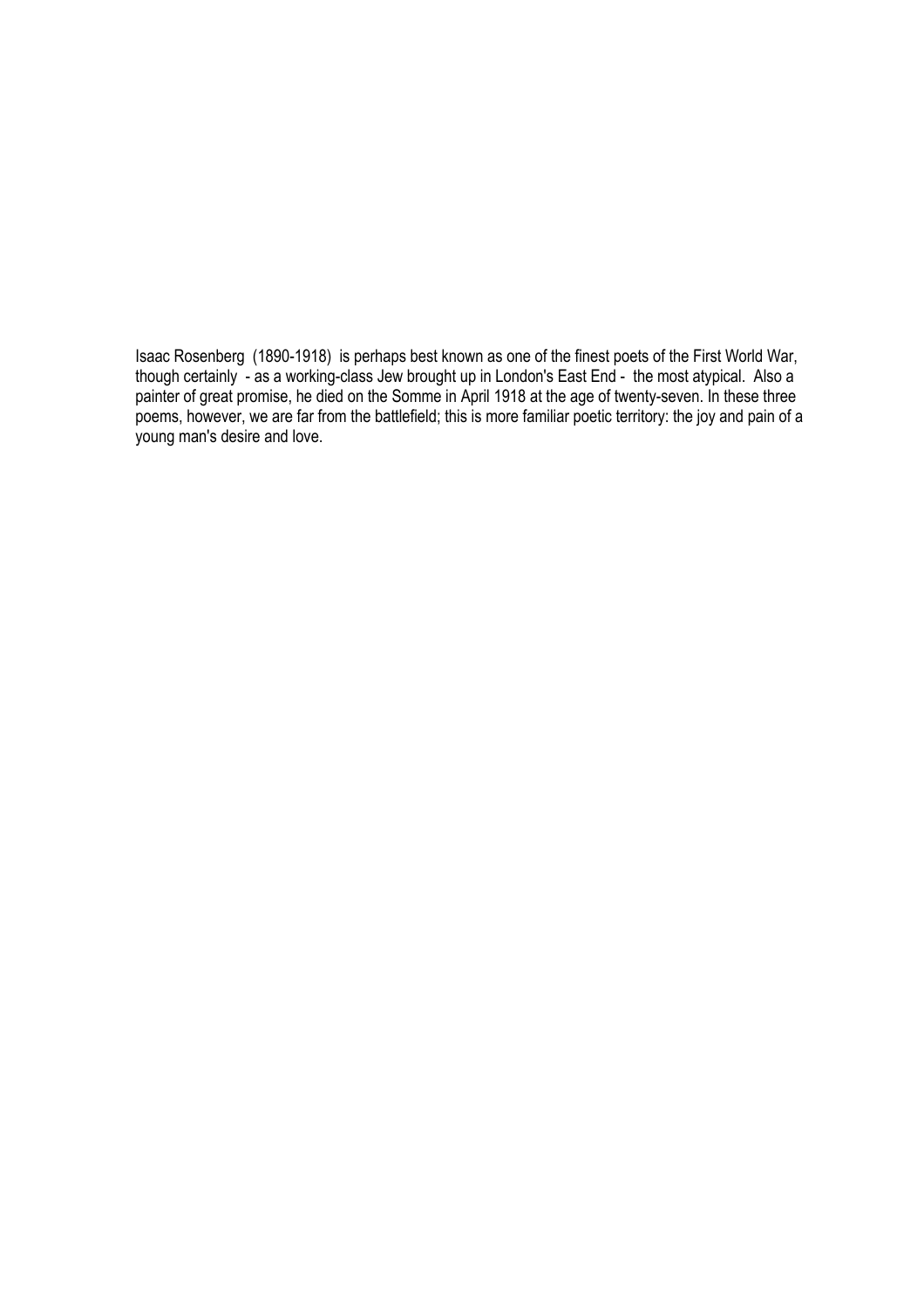#### **If You Are Fire**

If you are fire and I am fire, Who blows the flame apart So that desire eludes desire Around one central heart?

A single root and separate bough, And what blind hands between That make our longing's mutual glow As if it had not been?

#### **Song**

A silver rose to show Is your sweet face; And like the heavens' white brow, Sometime God's battle-place, Your blood is quiet now.

Your body is a star Unto my thought; But stars are not too far, And can be caught - Small pools their prisons are.

#### **A Mood**

You are so light and gay, So slight, sweet maid - Your limbs like leaves in play, Or beams that grasses braid: O! Joys whose jewels pray My breast to be inlaid.

Frail fairy of the streets; Strong, dainty lure; For all men's eyes the sweets Whose lack makes hearts so poor; While your heart loveless beats. Light, laughing, and impure.

O! Fragrant waft of flesh, Float through me so - My limbs are in your mesh, My blood forgets to flow; Ah! Lilied meadows fresh, It knows where it would go.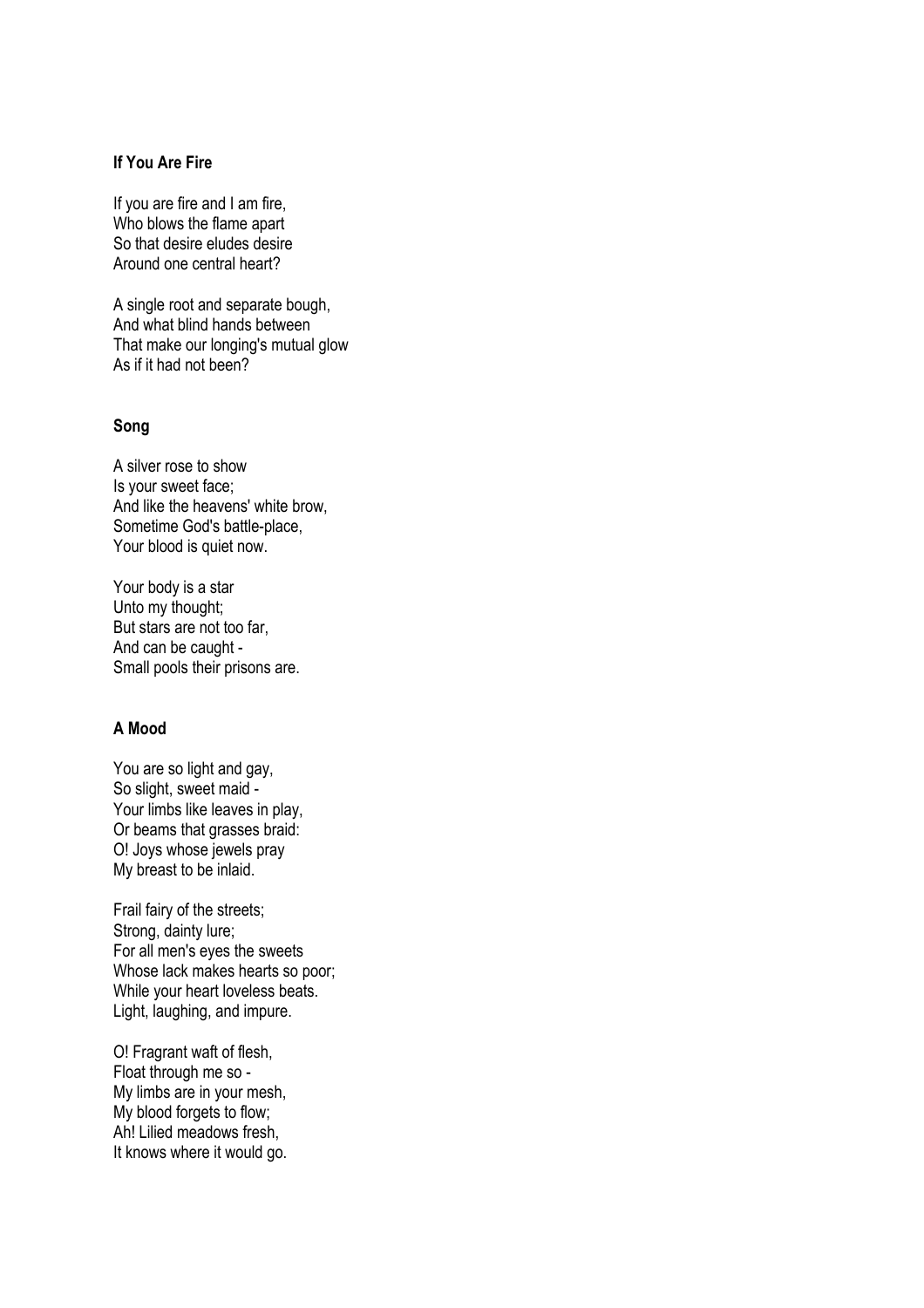## **Three Poems of Isaac Rosenberg**

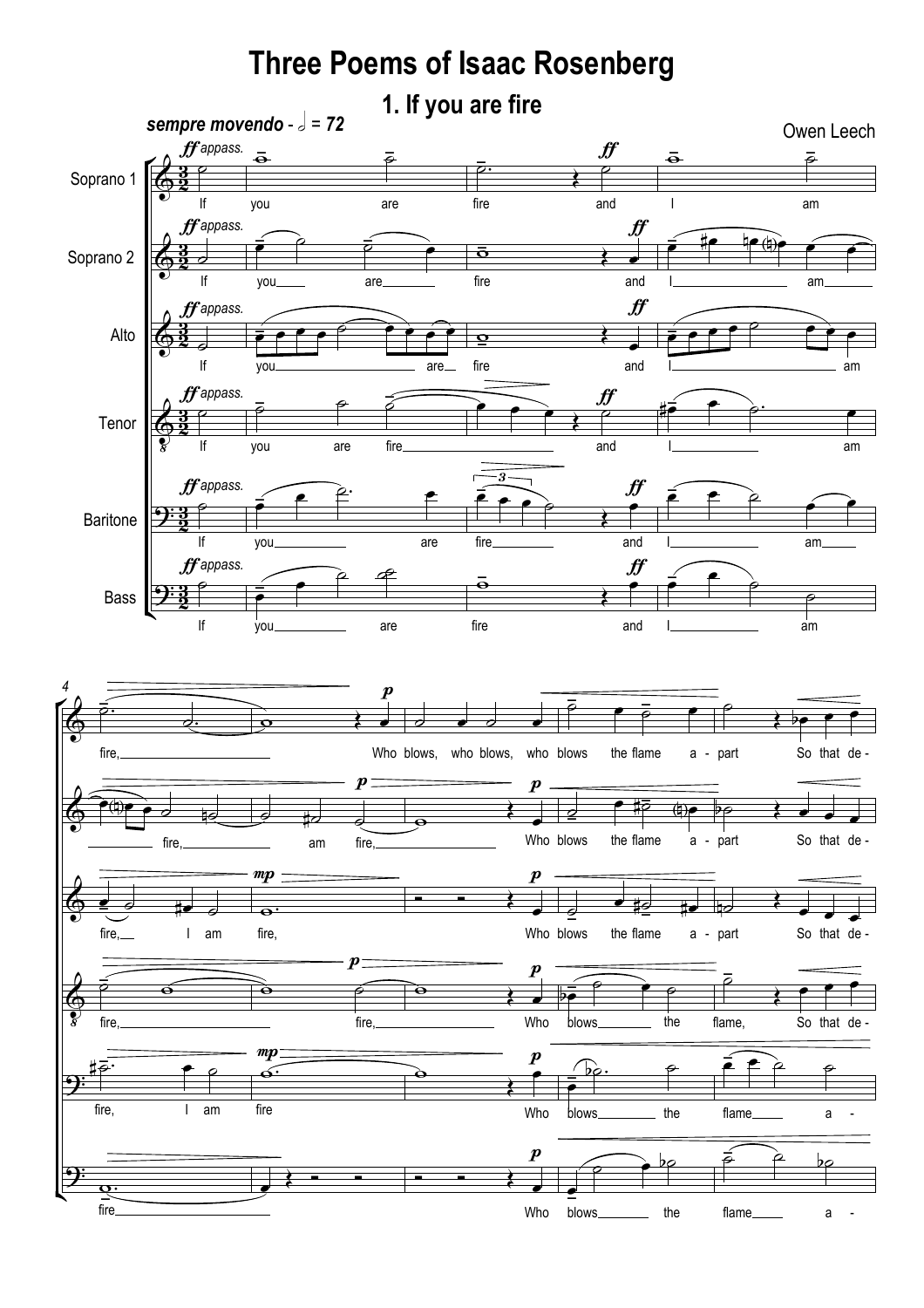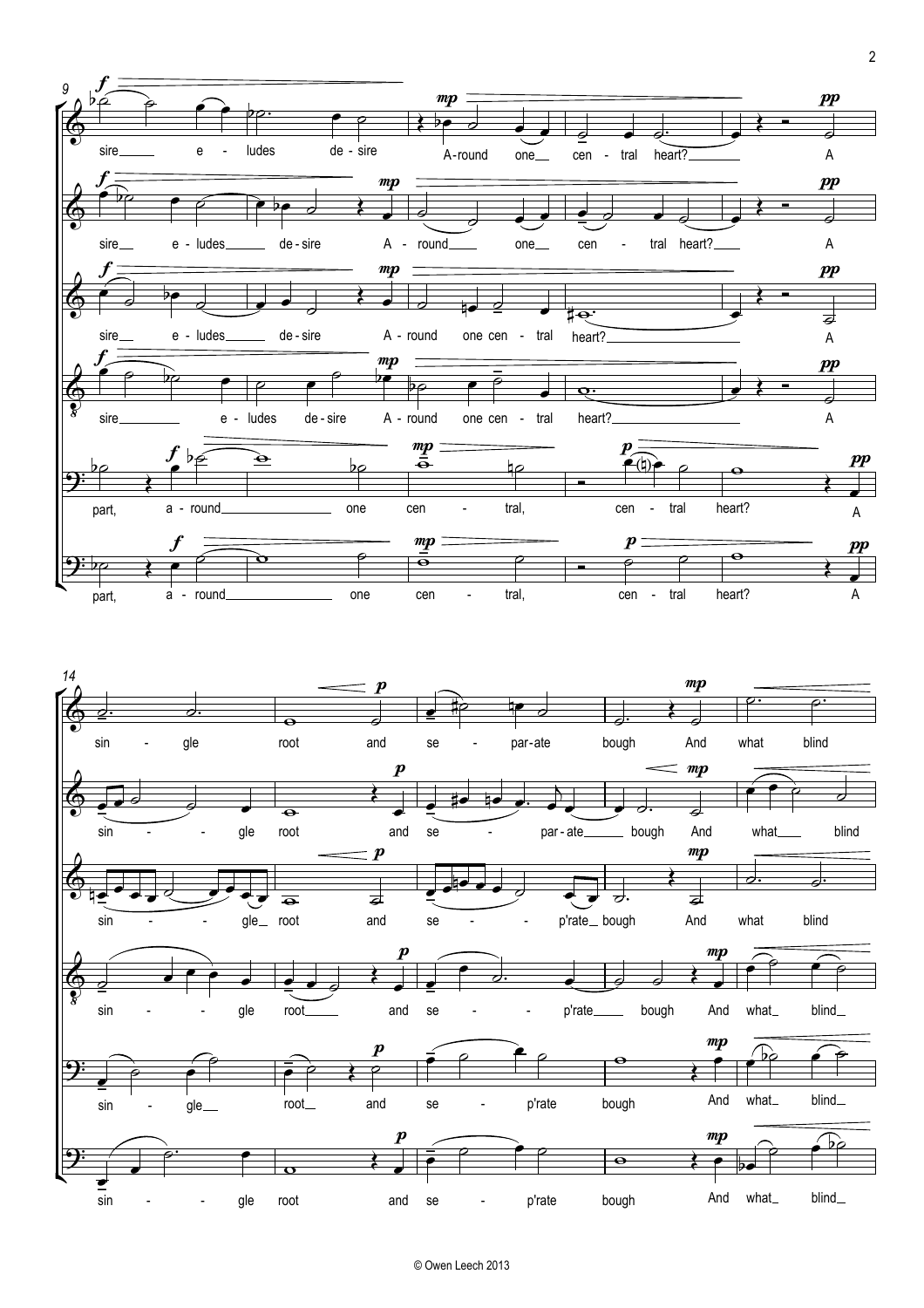



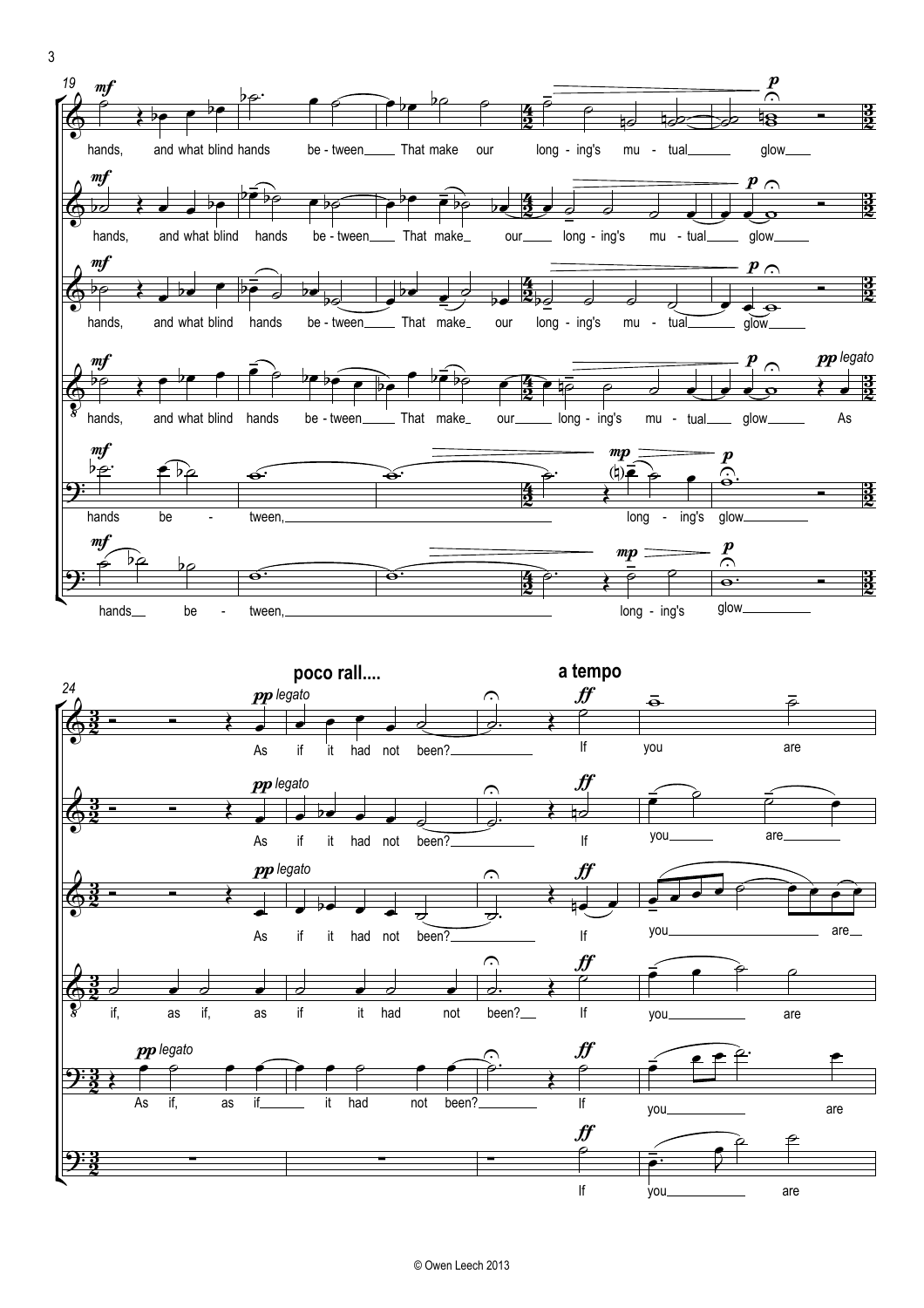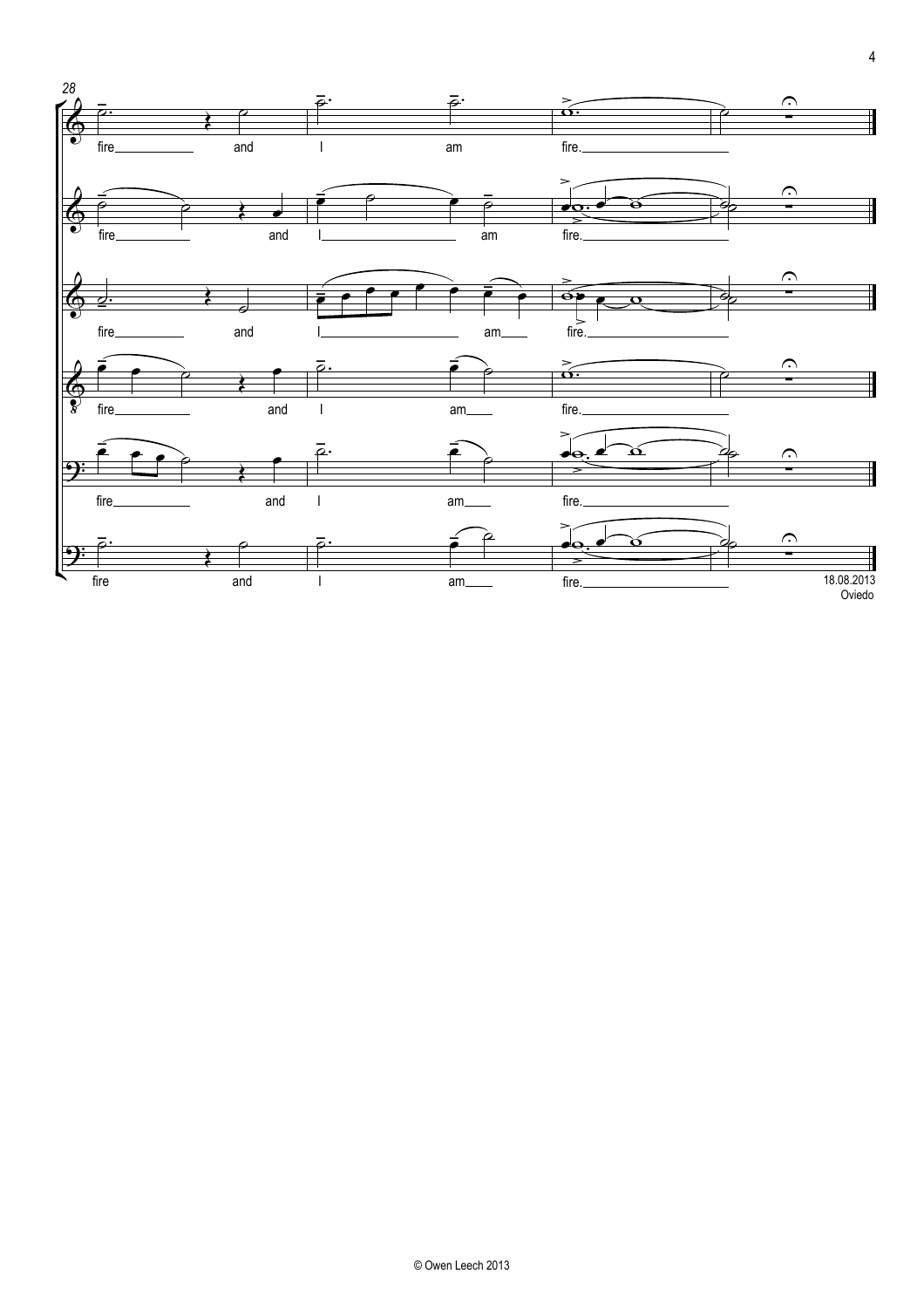### **2. Song**

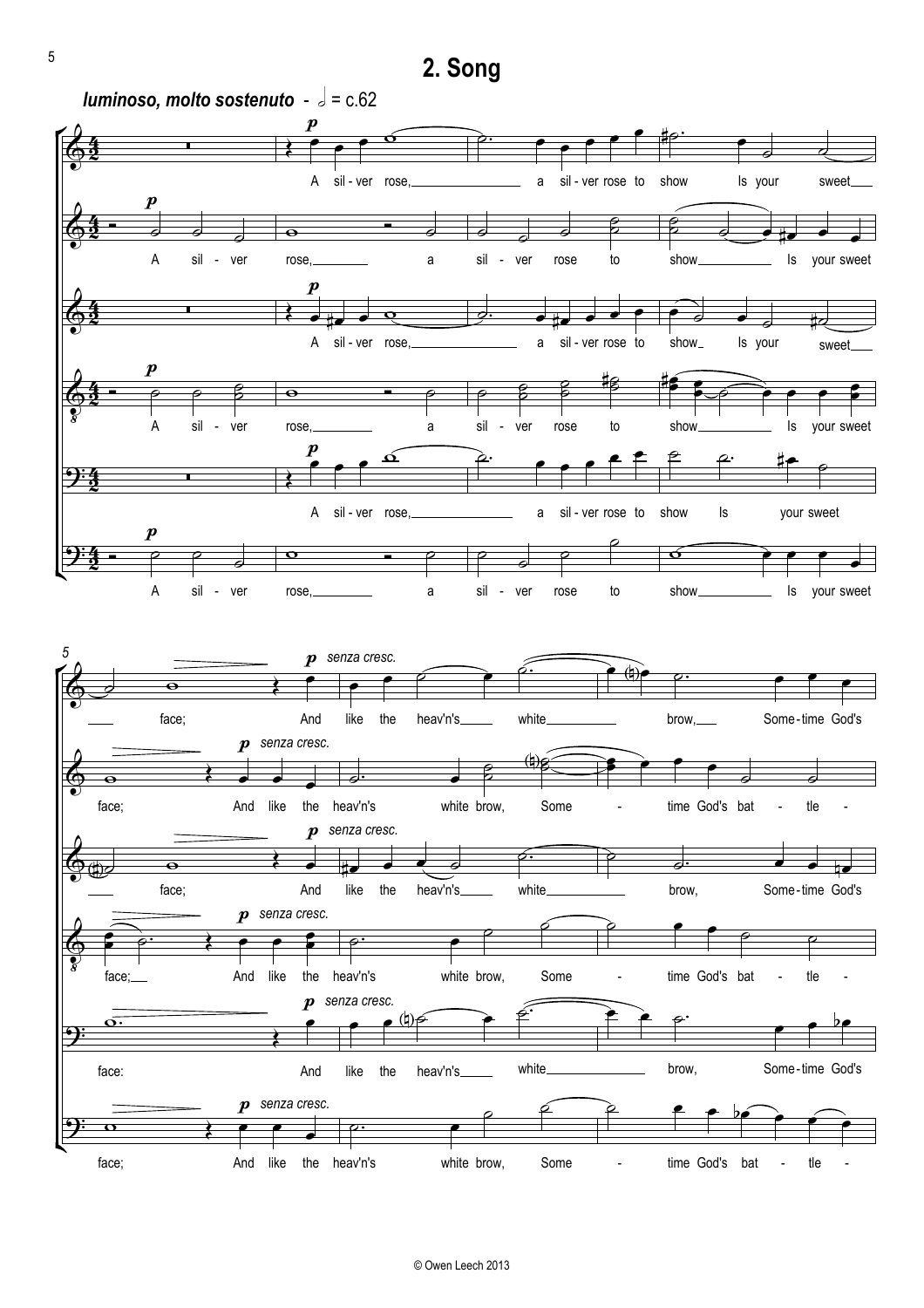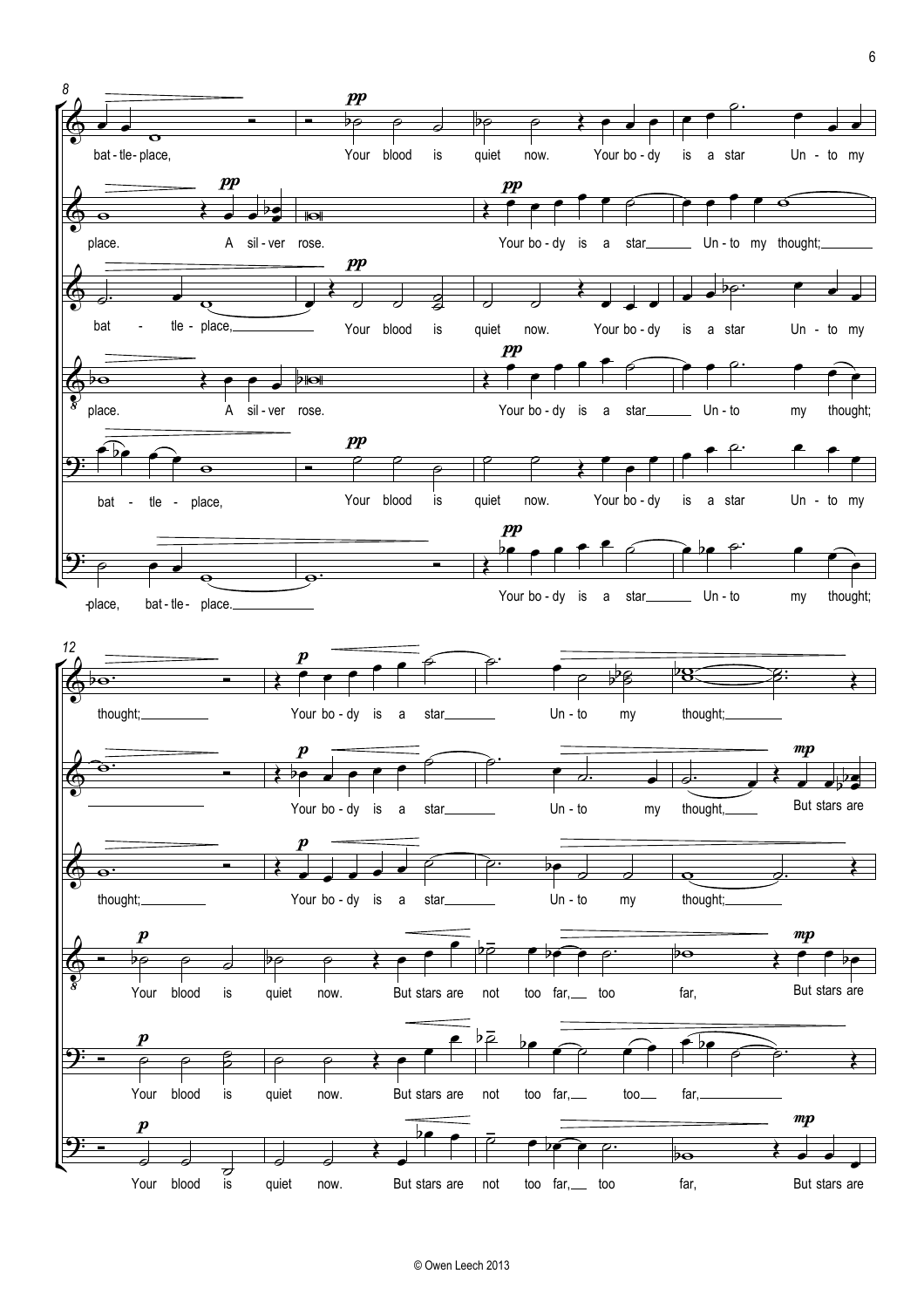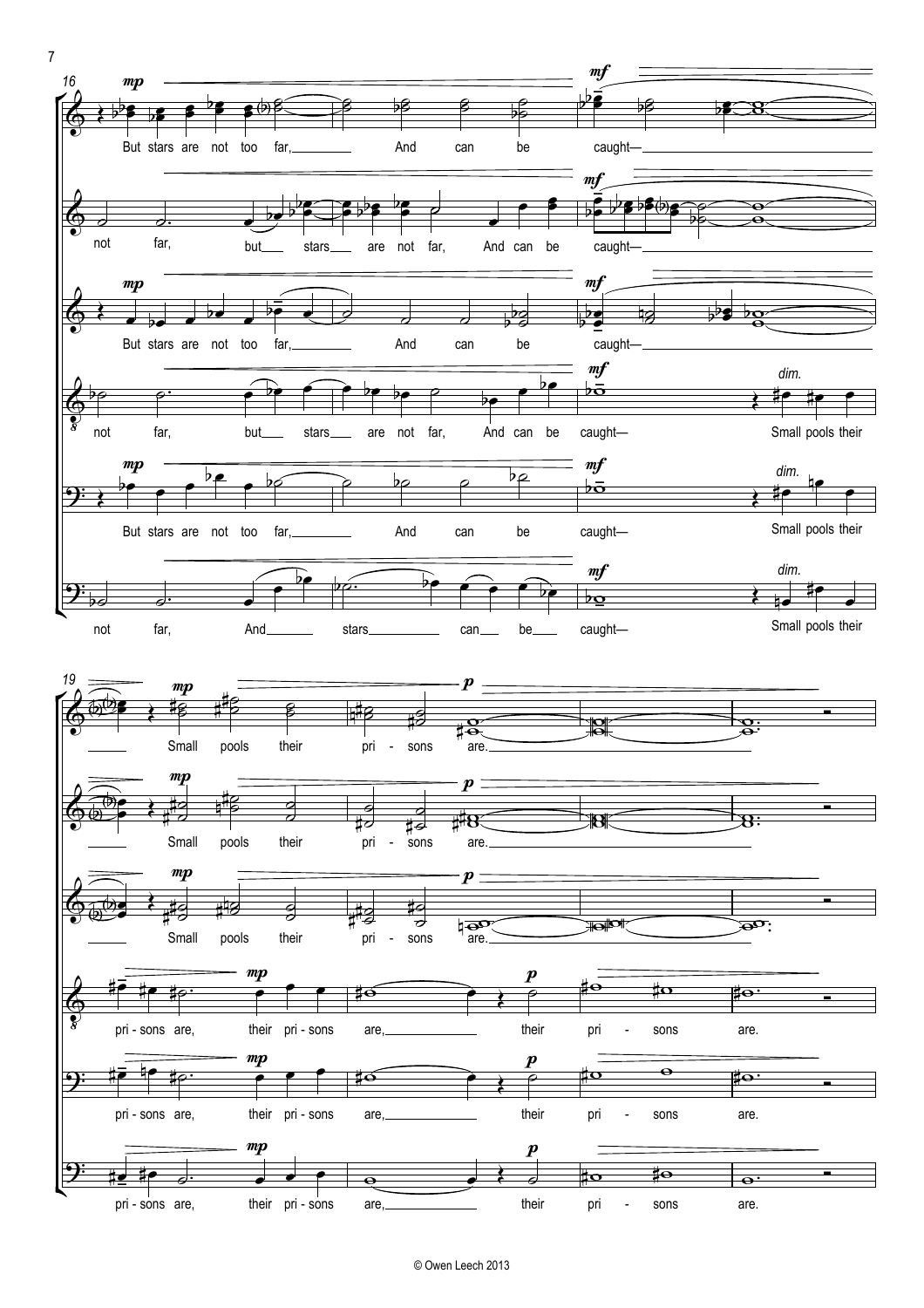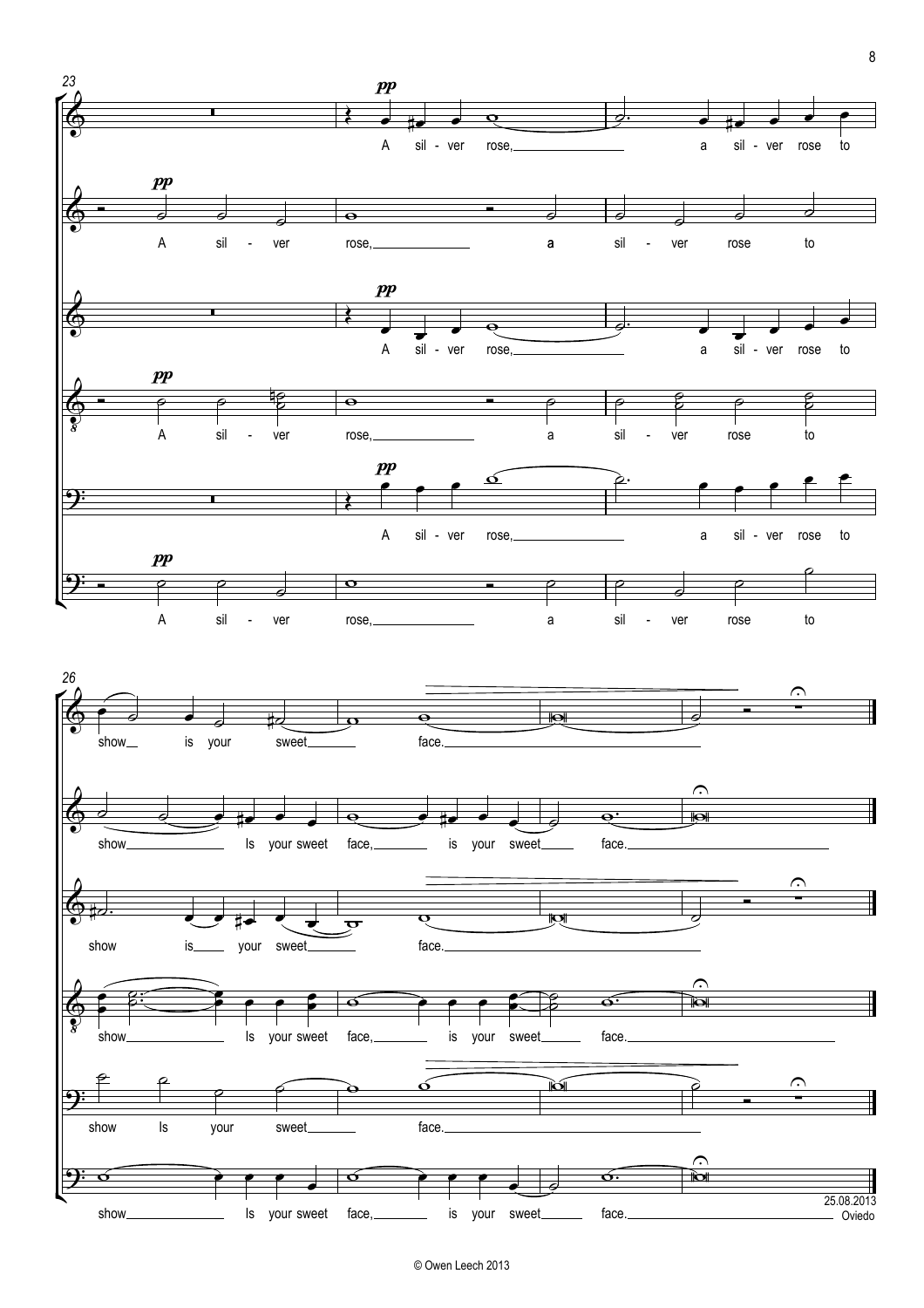

leaves in play. O!

9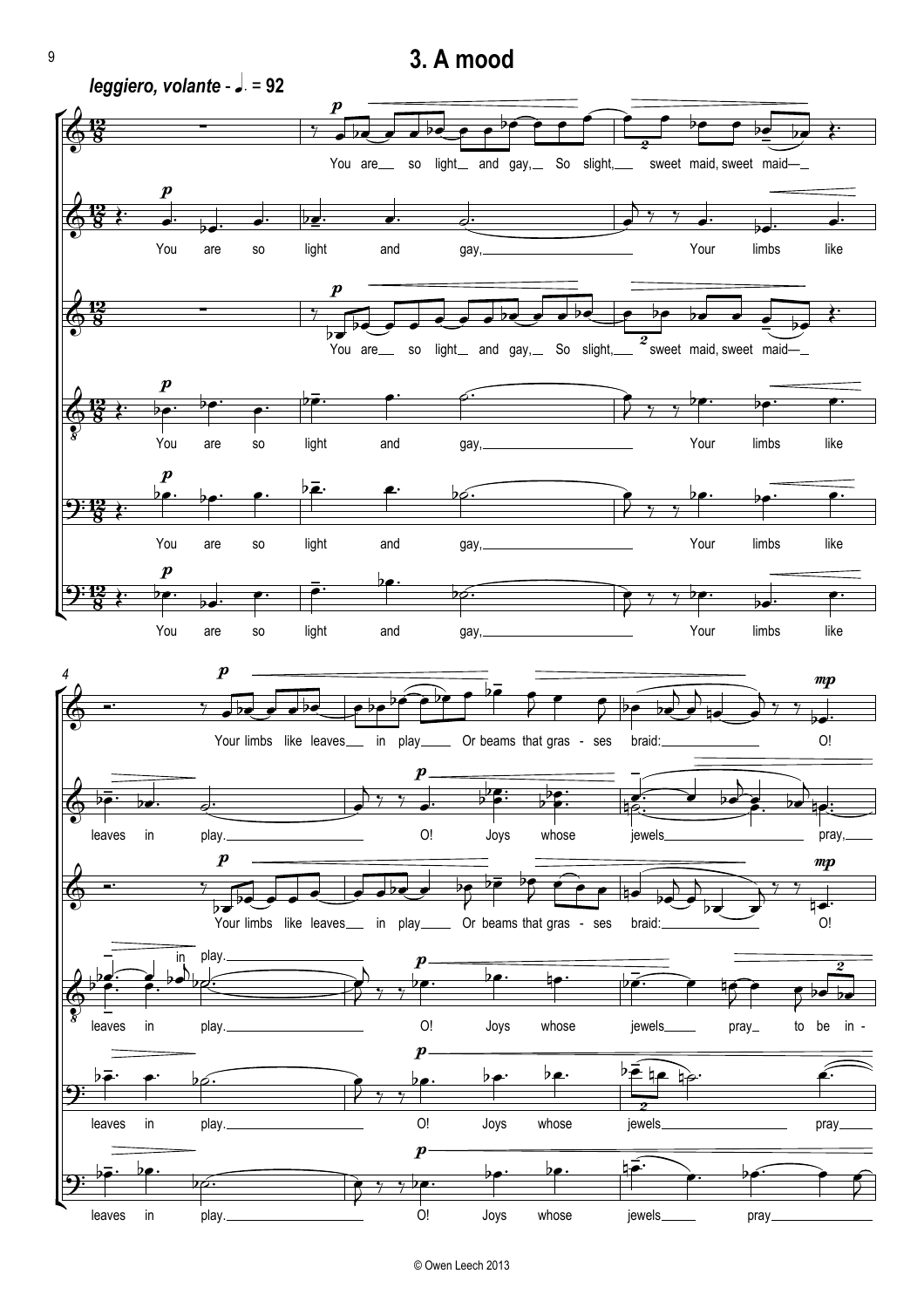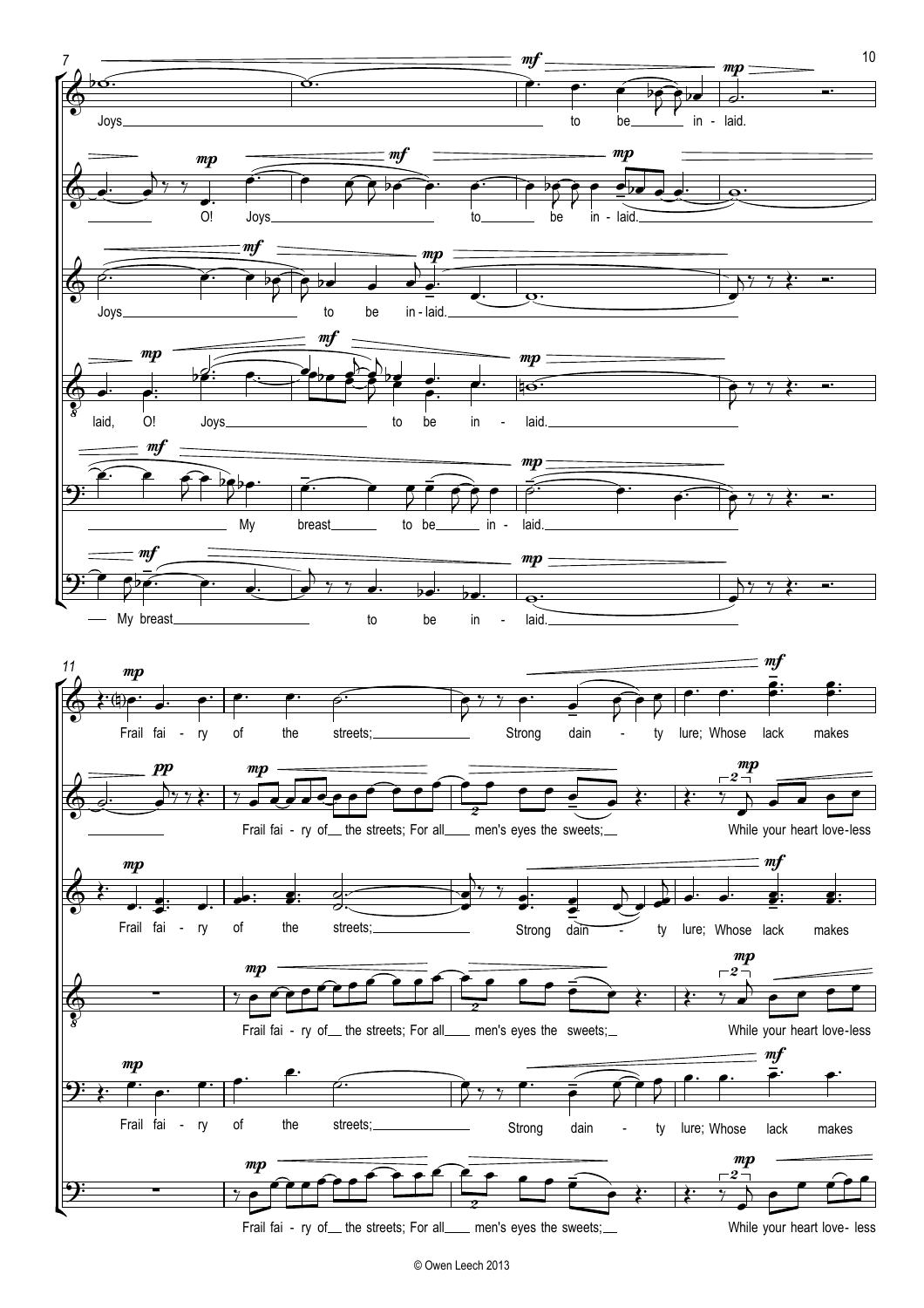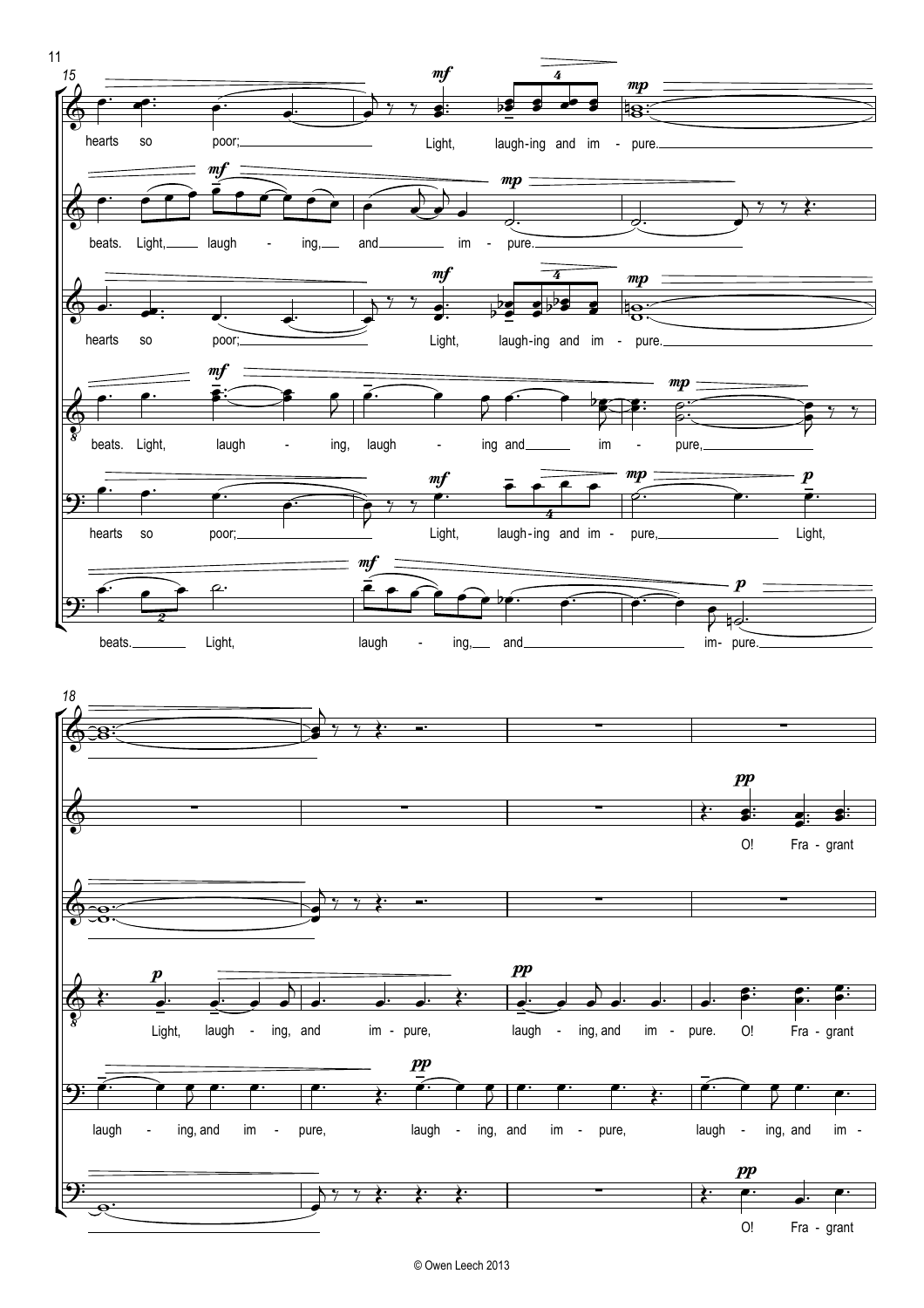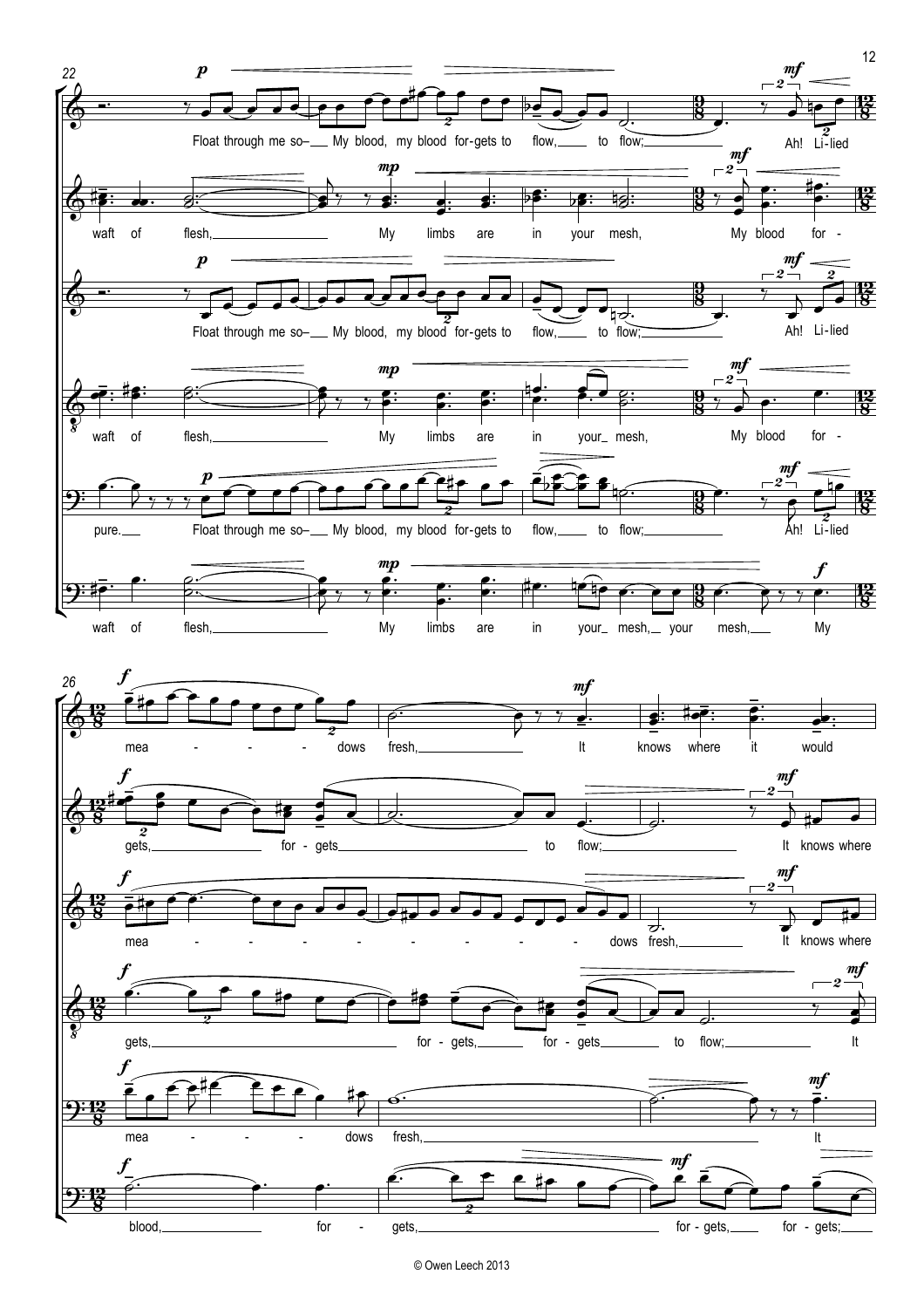